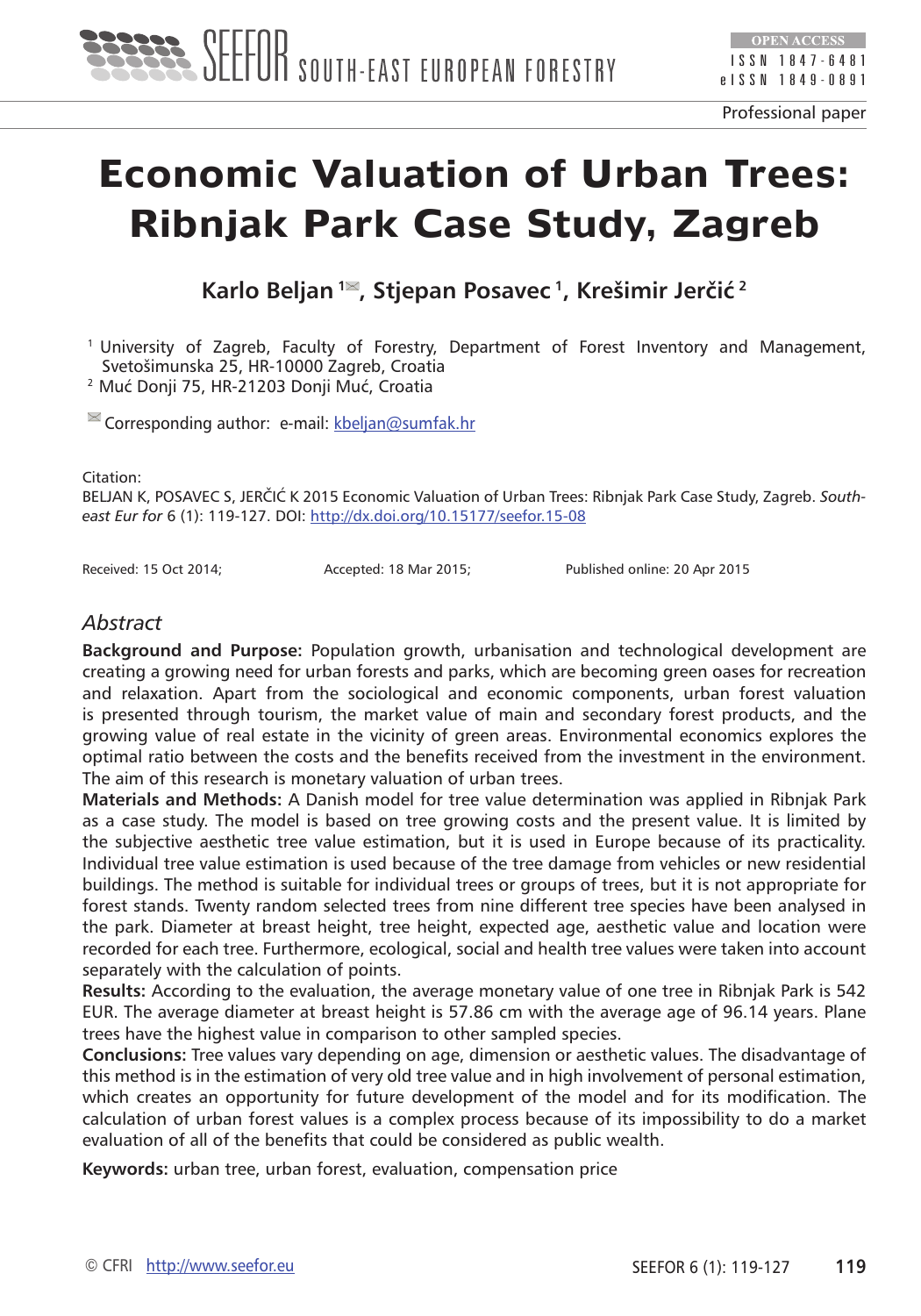### **INTRODUCTION**

The importance of trees and forests in industrial cities has always been related to health, recreation and aesthetic benefits. Forests and forest lands are especially important from a local, social and cultural point of view. Individual trees and other forest complexes have not been sufficiently recognised in the planning of the urban environment development. The purpose of the valuation is to provide information necessary for decision making because available resources are scarce and it is important to manage those resources in a way that contributes to human well [1]. There is a need for research on the role of urban forests and trees in improving the environment and on their relation to social functions, such as mental and physical benefits [1, 2].

One of the most common purposes of urban forests and parks is to provide an opportunity for recreational activities. Walking is the most common type of recreation with a 81% share in Finland [3] and 74% in the Netherlands [4]. The average visit rate in Italy is only four times a year, but one visit lasts almost four hours. The average visit rate is much higher in Finland, with 72-110 visits a year, but the visits last usually from 30 minutes to one hour [5]. Other common activities include cycling, jogging, picnics or picking berries and mushrooms. Forests closer to big cities are the most frequented ones. The Dutch State Forest Service has estimated for city forests approximately 1000 visitors per hectare a year. The majority of visitors are aware of the importance of ecological management over the past ten years [6].

In the survey on the City of Salo (Finland) half of the participants pointed out remoteness as the main reason why urban recreational areas are underused [7]. Stress reduction, measured through the muscle tension, blood pressure and the brain's electric activity can be found in the human body within few minutes of being exposed to a green area [8]. The key factor for safety in forests is visibility, which presupposes the active management of the ground floor, giving the impression of a controlled area [6].

Social interaction and cohesion is another way of linking nature and health. While European research on this subject matter is still scarce, several researches conducted in Chicago (USA) show that green surfaces, especially trees, contribute to social interaction between neighbours [9] since they reduce the sense of social isolation, one of the factors which cause depression.

The traditional methods for evaluating the forests' value include the opportunity costs, the estimated maintenance costs and the forest production value. These methods are based on assessing the market value of forest goods, so their use in city forests is limited [10]. The methods used in evaluating the benefits (services) of forests without including the market value are: Contingent Valuation Method (CVM), Hedonic Price Method (HPM) and Travel Cost Method (TCM). Additional methods for evaluating the benefits of city forests include the tree value evaluation and the ecological benefit evaluation [4, 10]. Putting value on urban forest benefits helps the decision makers to make informed decisions about urban forests, ideally based on cost- benefit analysis. This is in line with the concept of usable science, where scientific results can serve as valuable information to the political actors in the process of deliberation [11]. The objective of this research is to determine monetary values of urban trees in Ribnjak Park using Danish method.

## **MATERIALS AND METHODS**

#### **Research Object**

Ribnjak Park is located in the centre of Zagreb and stretches along the eastern walls of Kaptol. It was named after the bishop's fishponds that existed there until the 19<sup>th</sup> century. Afterwards the entire area was transformed into an English type park with waterfalls, exotic plants, a decorative statue "Stid" (eng. shame) by Antun Augustinčić and a monument to the Croatian poet Ivan Goran Kovačić. The present park has the area of 40000 m2; it has a 30 year old *Taxus baccata* L., an old specimen of *Cedrus atlantica*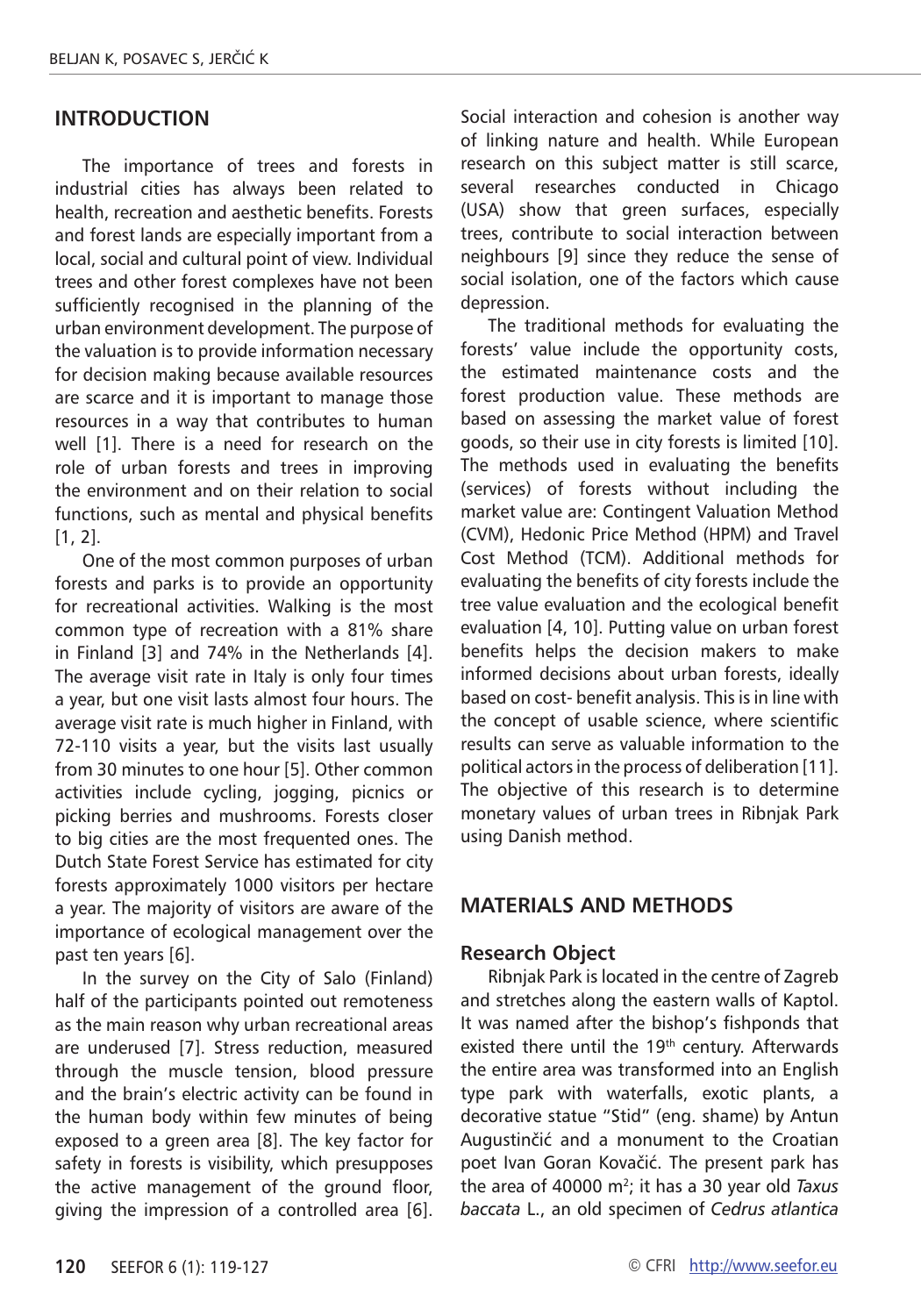Manetti, many magnolias and a liquidambar. The park was fully open to public in middle 1940 and it was extended northward to include the former canonical gardens. Landscape architecture plans, which were made in 1946, are still actual today and they include some modern Croatian sculptors [12].

Ribnjak Park, as a green area in the old town, is surrounded by a frequent traffic road with tram lines and thousands of cars per day. During the day, there is an active children playground in the park and during the night it is a local club circuit. In the meantime there are tourists visiting the park and citizens walking their pets. It is clear that such a frequently used green area needs improvements in services and management.

# **Research Method**

The benefits of trees and forests in the city are: i) social (recreation), ii) aesthetic and architectural, iii) climate and physical, iv) economic (the market value of forest products such as timber, mushrooms and berries, increased property value, tourism), and v) ecological. The selected method for determining the price of trees presupposes the value of wood based on the following factors: size (diameter at breast height - DBH, tree height), expected age, aesthetics, location, form and other special features (Table 1).

The method is based on the depletion principle; it is spread widely and used in Europe on account of its practicality [2]. It is necessary to determine the price of individual trees to be able to be compensated in case of damages caused by cars or construction. Notwithstanding, this is based on subjective estimation to a certain extent. It is usually used for individual trees or groups of trees, and it is not appropriate for woody areas. Moreover, it does not directly calculate the values offered by the trees (shade, pollution absorption).

**TABLE 1.** Example of determining the price of trees using the Danish formula [17]

| VAT 03 - Tree evaluation - Danish model developed in 2003                                                |                      |                                                                                                                                                                                                                                                               |                      |  |  |  |  |  |
|----------------------------------------------------------------------------------------------------------|----------------------|---------------------------------------------------------------------------------------------------------------------------------------------------------------------------------------------------------------------------------------------------------------|----------------------|--|--|--|--|--|
| Locality: Zagreb, Ribnjak Park<br>Species: Oak<br>Date: May 12 <sup>th</sup> 2014<br>Registration No: 17 |                      | Pn - price of new tree<br>Cn - new tree circumference<br>Cd - damaged tree circumference<br>E - setting up costs<br>a- real age (years)<br>b- expected age (years)<br>Average with two decimals<br>Result in 100 of monetary units<br>If $a < b/2$ , than A=1 |                      |  |  |  |  |  |
| Basic value (B) = $E + (Pn /Cn) * (Cd - Cn)$<br>$B = 629.53$                                             |                      |                                                                                                                                                                                                                                                               |                      |  |  |  |  |  |
| Health (H)                                                                                               | Rating (0-5, 5 max.) | Location (L)                                                                                                                                                                                                                                                  | Rating (0-5, 5 max.) |  |  |  |  |  |
| Roots                                                                                                    | 5                    | Adaptation                                                                                                                                                                                                                                                    | 3                    |  |  |  |  |  |
| Trunk                                                                                                    | 4                    | Architecture                                                                                                                                                                                                                                                  | 3.5                  |  |  |  |  |  |
| Limbs                                                                                                    |                      | Aesthetics                                                                                                                                                                                                                                                    | 4                    |  |  |  |  |  |
| Smaller branches                                                                                         | 3                    | Visibility                                                                                                                                                                                                                                                    | 3.5                  |  |  |  |  |  |
| Twigs, leaves, buds                                                                                      | 4                    | Surroundings                                                                                                                                                                                                                                                  | 4                    |  |  |  |  |  |
| Total $/25$                                                                                              | $H = 0.68$           | Total / 12.5                                                                                                                                                                                                                                                  | $L = 1.44$           |  |  |  |  |  |
| $\sigma$ $\sim$                                                                                          |                      |                                                                                                                                                                                                                                                               |                      |  |  |  |  |  |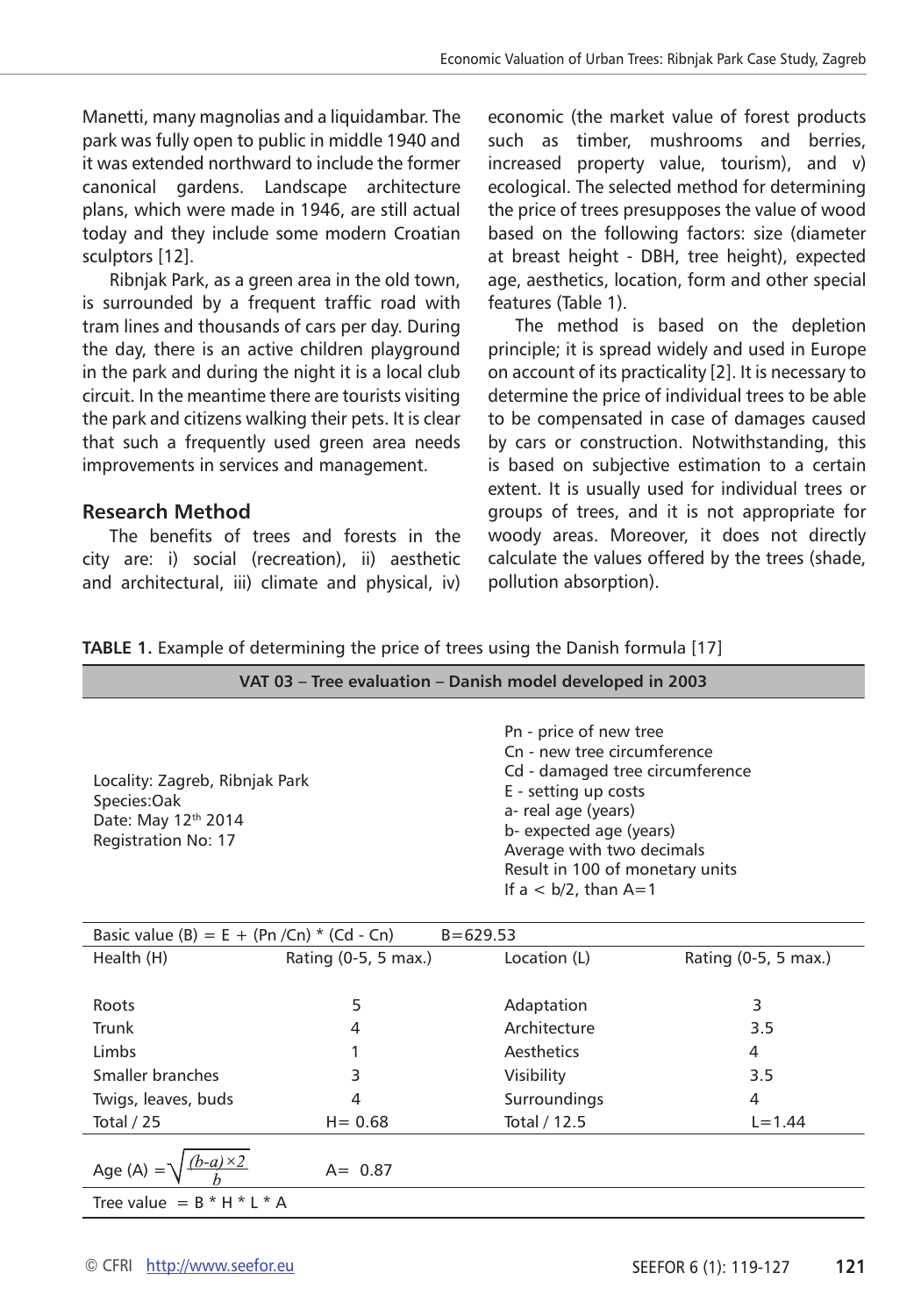The evaluation of the trees' ecological benefits tries to determine how much trees influence the city climate (for example, in terms of shade, evapotranspiration and air circulation changes). These benefits were valuated as an alternative cost of the environment control, and they include the people's willingness to pay for air pollution control or for noise reduction. A concrete example would be energy saving for heating and cooling [13, 14]. In areas with relatively dense woods it is possible to improve the quality of air by 5-10% in a limited area [15, 16]. In 1991, researchers in Chicago determined that the value of the removed air pollution totalled \$1 million. The trees' potential for reducing energy consumption for residential cooling and heating was also researched. The tree coverage of 10% (roughly three trees per building) decreases energy consumption by 5-10%. Even though this approach is suitable for evaluating all green surfaces, many countries still lack information on the influence of trees on the city climate.

The values of individual trees were calculated based on the formula developed by Danish professor Thomas B. Randrup [17]. According to Randrup *et al.* [17], the model has been developed to be used under four different circumstances: (i) a tree is damaged to a degree to which the tree will have to be felled, (ii) an existing tree needs to be protected during a construction period, and a penalty value is calculated in order to prevent possible damage, (iii) one or several trees need economic valuation due to expropriation;, (iv) a tree is damaged to an extent where it loses value but does not need to be removed. In this research randomly selected samples of 20 trees from all park areas were chosen and the first approach (i) was used. According to this method, the value of trees was determined based on the following indicators: size, expected age, aesthetics, location, shape and other special features. The method does not take into consideration the influence the trees have on the climate. The value of trees was obtained from several parameters: basic values, location coefficient, health and age. The basic value is the initial parameter expressing the value of 1 cm of the tree's circumference; it is multiplied with grades that either decrease or

increase the value. The estimated parameters of location and health are in correlation and could significantly change the estimated economic value. Real tree age could be measured on site but expected tree age is a rough estimation of biological tree parameters. The parameters like Roots, Adaptation, Trunk, Architecture, Limbs, Aesthetics, Smaller branches, Visibility, Twigs, Leaves, Buds and Surroundings are ranked according to the scale from 1 to 5. It means that the best quality is attributed with grade 5. This process could be very subjective and it is a weak part of the methodology.

# **RESULTS**

According to the selected methodology, the basic physic and aesthetic characteristics of the trees were measured or estimated (Table 2). Some variables were measured, like diameter at breast height (DBH) and tree height, while others were estimated. Those variables depend on researcher's judgment and have significant influence on the tree economic value.

In the calculation of the prices, the circumference of the new seedling for all species totals 19 cm, and the cost of setting up all new seedlings is 132.44 EUR. The wholesale price of the new seedling is based on the price list of Zagrebački Holding d.o.o., Zrinjevac Affiliate (Table 3).

According to the evaluation of trees in Ribnjak Park, the average monetary value of one tree is 542 EUR. The average tree diameter at breast height is 57.86 cm with the average age of 96.14 years (Table 3). According to the used formula (Tree value = B∙H∙L∙A), the total value of 11 measured trees is 81914.01 HRK (10849.53 EUR).

Plane trees have the highest monetary value in comparison to all other species which have been sampled in this research. Spruce trees have the lowest monetary value (Figure 1).

The economic value calculated in this research represents the utility and the aesthetic value as one value. In urban forests and parks the share of aesthetic value has the highest share in the total economic value (TEV).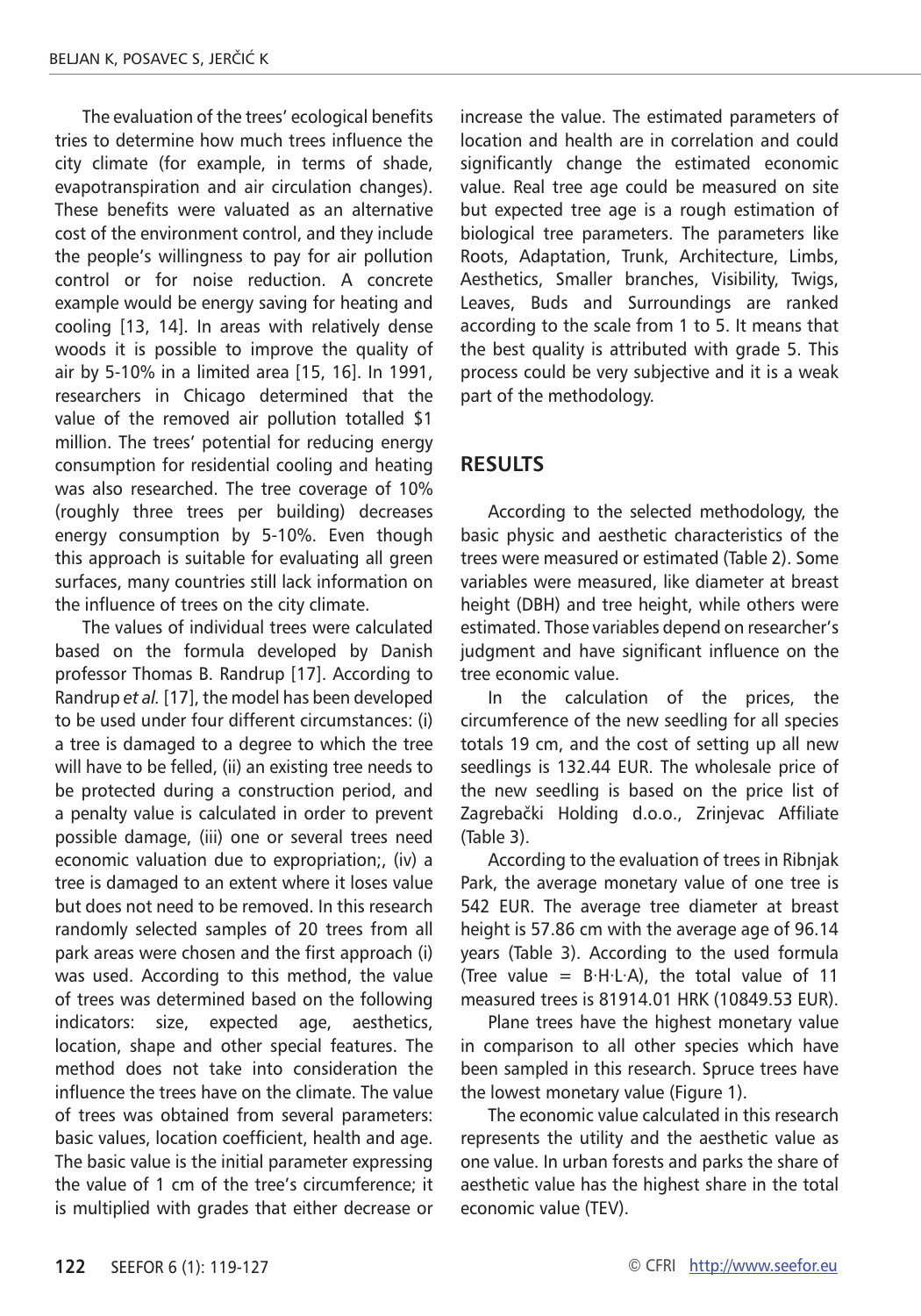|                            | Circumference<br>(cm) | Height<br>(m) | <b>Health condition</b> |                |                         |                                |                | <b>Location attractiveness</b> |                   |                         |      |                  |
|----------------------------|-----------------------|---------------|-------------------------|----------------|-------------------------|--------------------------------|----------------|--------------------------------|-------------------|-------------------------|------|------------------|
| <b>Species</b>             |                       |               |                         |                | <b>Root Trunk Limbs</b> | <b>Small</b><br><b>braches</b> | Leaves         | Adapt-<br>ation                | Archite-<br>cture | Aeste- Visibi-<br>thics | lity | Enviro-<br>nment |
| Horse<br>chestnut          | 183                   | 20.4          | 4                       | $\overline{2}$ | 3                       | 3                              | 3              | $\overline{3}$                 | 3.5               | $\overline{4}$          | 3.5  | $\overline{4}$   |
| Northern<br>red oak        | 255                   | 24.3          | 3                       | 5              | 4                       | 3                              | 5              | 3                              | 3.5               | 4                       | 3.5  | $\overline{4}$   |
| Plane tree                 | 300                   | 23.5          | 5                       | $\overline{2}$ | 3                       | $\overline{4}$                 | 5              | 3                              | 3.5               | $\overline{4}$          | 3.5  | 4                |
| Large-<br>leaved<br>linden | 160                   | 20.4          | 4                       | 3              | 3                       | $\overline{4}$                 | 4              | 3                              | 3.5               | 4                       | 3.5  | 4                |
| Ash                        | 131                   | 23            | 3                       | 3              | 4                       | 3                              | 4              | 3                              | 3.5               | 4                       | 3.5  | $\overline{4}$   |
| Ash                        | 153                   | 31.6          | 3                       | 5              | 4                       | 3                              | 3              | 3                              | 3.5               | $\overline{4}$          | 3.5  | $\overline{4}$   |
| Ash                        | 165                   | 27.2          | 3                       | 4              | 3                       | $\overline{2}$                 | 3              | 3                              | 3.5               | 4                       | 3.5  | 4                |
| Ash                        | 122                   | 21.4          | 4                       | 3              | $\overline{4}$          | 2                              | 2              | 3                              | 3.5               | $\overline{4}$          | 3.5  | $\overline{4}$   |
| Maple                      | 105                   | 19.9          | 3                       | 4              | 5                       | 3                              | $\overline{4}$ | 3                              | 3.5               | $\overline{4}$          | 3.5  | $\overline{4}$   |
| Beech                      | 200                   | 21.4          | 4                       | 2              | 3                       | $\overline{4}$                 | 5              | 3                              | 3.5               | 4                       | 3.5  | 4                |
| Ash                        | 230                   | 26.8          | 3                       | 5              | $\overline{4}$          | 3                              | $\overline{4}$ | 3                              | 3.5               | $\overline{4}$          | 3.5  | $\overline{4}$   |
| Ash                        | 160                   | 20.5          | 4                       | 3              | 4                       | 3                              | 3              | 3                              | 3.5               | $\overline{4}$          | 3.5  | 4                |
| Ash                        | 145                   | 16.1          | 5                       | 4              | 4                       | 3                              | 3              | 3                              | 3.5               | 4                       | 3.5  | 4                |
| Ash                        | 164                   | 19.8          | 3                       | 3              | 3                       | 3                              | 2              | 3                              | 3.5               | 4                       | 3.5  | $\overline{4}$   |
| Ash                        | 190                   | 25.2          | 3                       | 5              | $\overline{4}$          | 3                              | 3              | 3                              | 3.5               | 4                       | 3.5  | 4                |
| Spruce                     | 125                   | 22.3          | 4                       | 4              | 2                       | 3                              | 5              | 3                              | 3.5               | 4                       | 3.5  | $\overline{4}$   |
| Oak                        | 233                   | 24.1          | 5                       | 4              | 1                       | 3                              | $\overline{4}$ | 3                              | 3.5               | 4                       | 3.5  | 4                |
| Ash                        | 248                   | 36            | 3                       | 5              | 4                       | $\overline{4}$                 | $\overline{4}$ | 3                              | 3.5               | 4                       | 3.5  | $\overline{4}$   |
| Ash                        | 180                   | 23            | 3                       | 5              | 4                       | 3                              | 5              | 3                              | 3.5               | 4                       | 3.5  | $\overline{4}$   |
| Ash                        | 185                   | 24            | 4                       | 5              | 4                       | 4                              | 5              | 3                              | 3.5               | 4                       | 3.5  | $\overline{4}$   |

**TABLE 2.** Dimensions of trees and the aesthetic features assessment



**FIGURE 1.** The comparison of average thee prices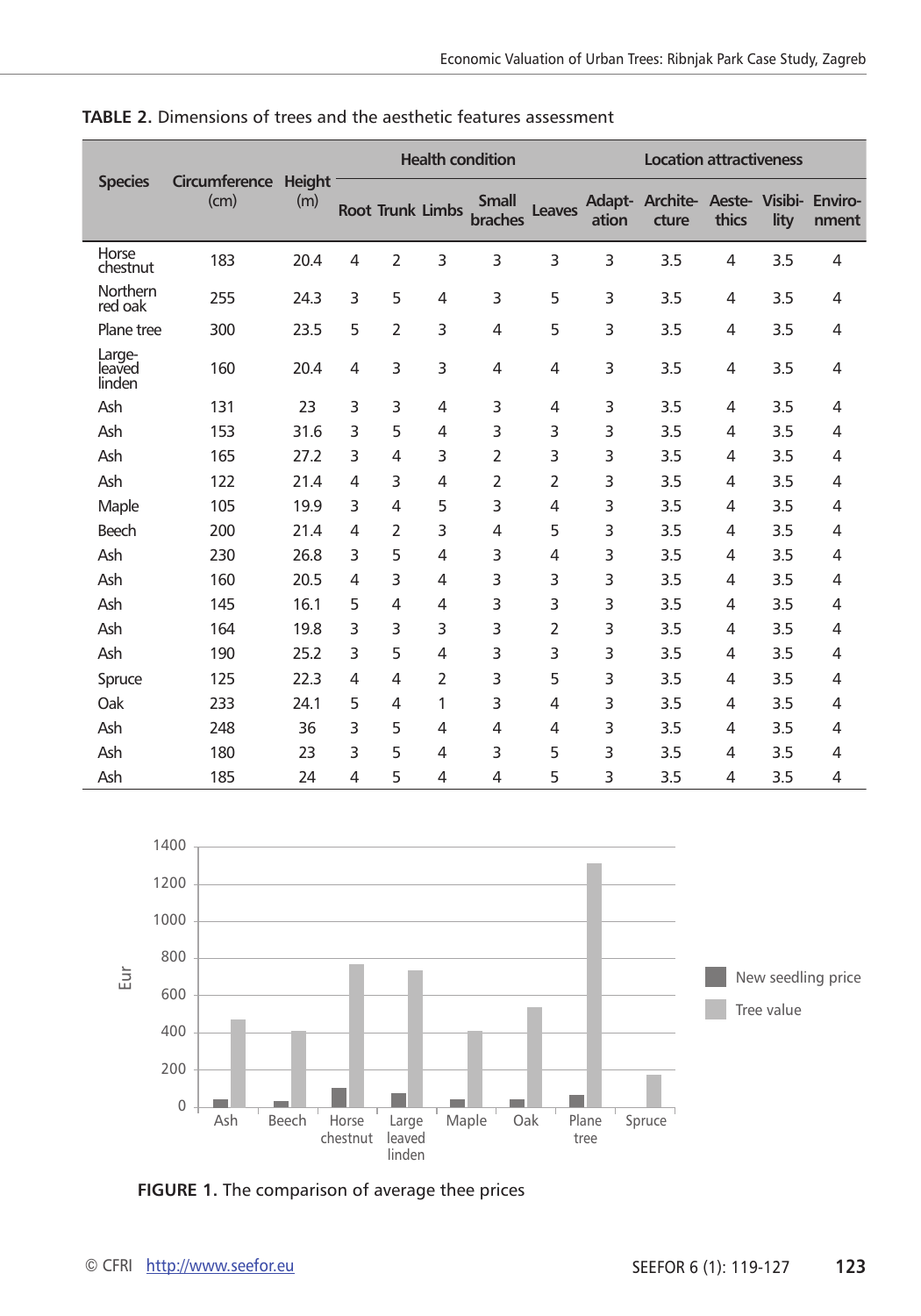|                           | <b>Diameter</b><br>(cm) | a              | $\mathbf b$                    |      | <b>New seedling</b>      | L    | H    | B       | <b>Price</b><br>(EUR) |
|---------------------------|-------------------------|----------------|--------------------------------|------|--------------------------|------|------|---------|-----------------------|
| <b>Species</b>            |                         | Age<br>(years) | <b>Expected</b><br>age (years) | A    | price wholesale<br>(EUR) |      |      | (EUR)   |                       |
| Horse<br>chestnut         | 58.28                   | 97             | 150                            | 0.84 | 108.08                   | 1.44 | 0.6  | 1058.34 | 772.79                |
| Northern<br>red oak       | 81.21                   | 135            | 200                            | 0.80 | 52.98                    | 1.44 | 0.80 | 785.32  | 732.23                |
| Plane tree                | 95.54                   | 159            | 300                            | 0.97 | 75.23                    | 1.44 | 0.76 | 1236.90 | 1320.01               |
| Large<br>leaved<br>linden | 50.95                   | 84             | 150                            | 0.93 | 84.77                    | 1.44 | 0.72 | 756.51  | 735.45                |
| Ash                       | 41.71                   | 69             | 150                            | 1.00 | 52.98                    | 1.44 | 0.68 | 441.83  | 435.50                |
| Ash                       | 48.72                   | 81             | 150                            | 0.96 | 52.98                    | 1.44 | 0.72 | 502.77  | 502.53                |
| Ash                       | 52.54                   | 87             | 150                            | 0.91 | 52.98                    | 1.44 | 0.6  | 536.01  | 425.29                |
| Ash                       | 38.85                   | 64             | 150                            | 1.00 | 52.98                    | 1.44 | 0.6  | 416.90  | 362.58                |
| Maple                     | 33.43                   | 55             | 150                            | 1.00 | 52.98                    | 1.44 | 0.76 | 369.81  | 407.40                |
| Beech                     | 63.69                   | 106            | 150                            | 0.76 | 39.74                    | 1.44 | 0.72 | 507.62  | 405.06                |
| Ash                       | 73.24                   | 122            | 150                            | 0.61 | 52.98                    | 1.44 | 0.76 | 716.07  | 481.30                |
| Ash                       | 50.95                   | 84             | 150                            | 0.93 | 52.98                    | 1.44 | 0.68 | 522.16  | 479.42                |
| Ash                       | 46.17                   | 76.9           | 150                            | 0.99 | 52.98                    | 1.44 | 0.76 | 480.61  | 522.48                |
| Ash                       | 52.22                   | 87             | 150                            | 0.92 | 52.98                    | 1.44 | 0.56 | 533.24  | 396.56                |
| Ash                       | 60.5                    | 100.8          | 150                            | 0.81 | 52.98                    | 1.44 | 0.72 | 605.26  | 511.37                |
| Spruce                    | 39.8                    | 66.3           | 200                            | 1.00 | 7.42                     | 1.44 | 0.72 | 172.69  | 180.23                |
| Oak                       | 74.2                    | 123.6          | 200                            | 0.87 | 44.50                    | 1.44 | 0.68 | 629.53  | 542.12                |
| Ash                       | 78.98                   | 131.6          | 150                            | 0.49 | 52.98                    | 1.44 | 0.8  | 765.93  | 439.52                |
| Ash                       | 57.32                   | 95.5           | 150                            | 0.85 | 52.98                    | 1.44 | 0.8  | 577.56  | 570.72                |
| Ash                       | 58.91                   | 98.1           | 150                            | 0.83 | 52.98                    | 1.44 | 0.88 | 591.41  | 626.98                |

## **DISCUSSION AND CONCLUSION**

Constant social changes and an increased pressure on different types of green surfaces are a challenge to the traditional maintenance method. Due to insufficient information about the social needs and the expectations of different user groups, problems related to the maintenance and various conflicts have been occurring during the past couple of decades.

Green urban projects are often designed according to architectural and aesthetic standards which are not directed enough to the local public and its specific needs.

The use of methods for urban tree valuation has been recorded in Croatia. Historically the oldest attempt is the tree pricing method by Marinković [18] and Piškorić [19] which uses equation to calculate the value of an individual tree in the park and other areas based on the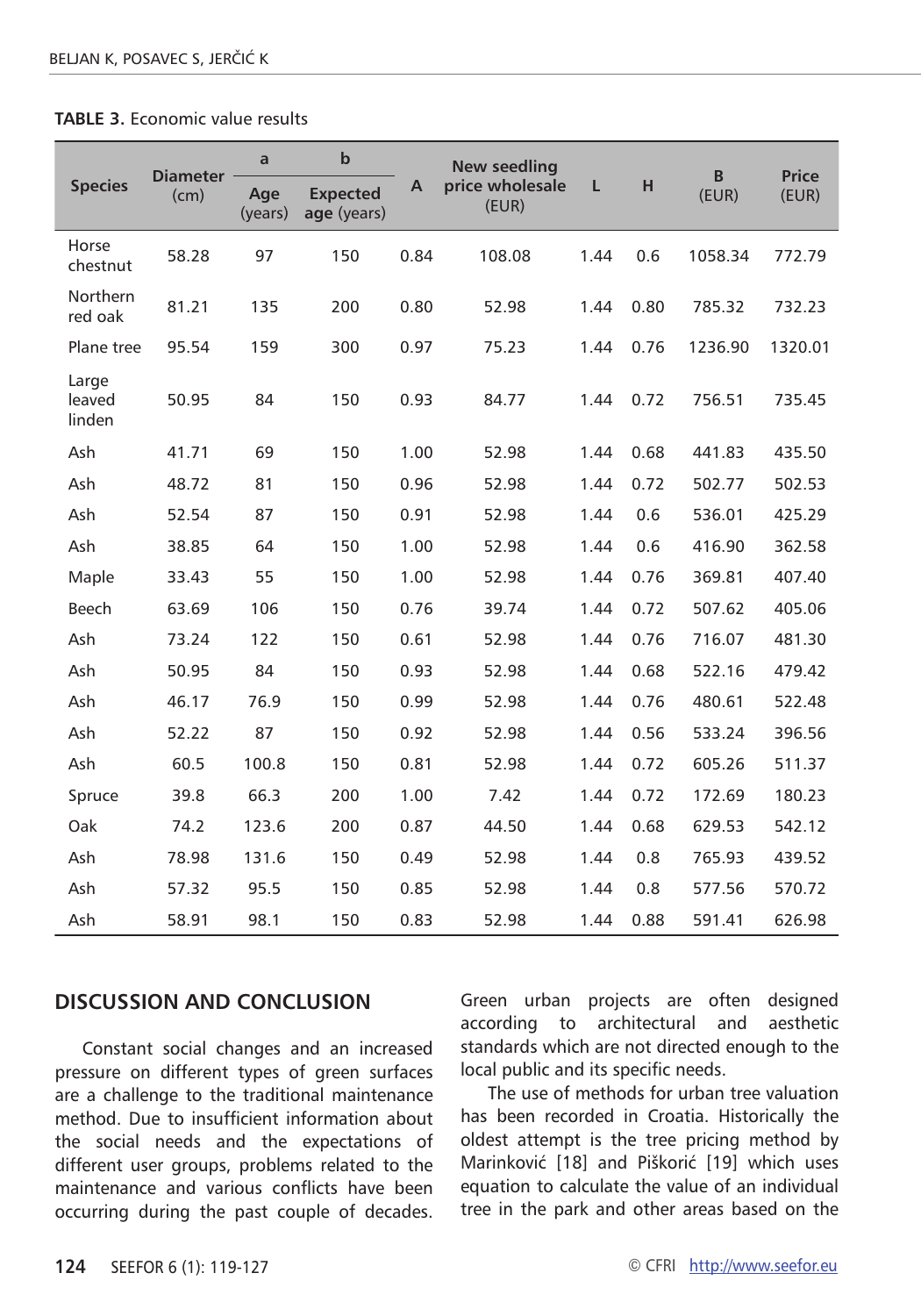material value of timber which is then multiplied based on species' significance, condition and importance, as well as on the location of the tree. The most comprehensive research regarding the aesthetic and the recreational value of Croatian coastal forests was carried out in period from 1995 to 2001 [20, 21]. The economic impact of the aesthetical/ambient value of forests in relation to tourism and the local population was estimated only for the coastal part.

In the region, the forestry sector, mostly due to its long tradition, has not fully adapted to the changing of the paradigm of forestry from a "timber-gaining" part of the economy to a service that manages forest in a multifunctional way, providing equally important timber, nonwood products and services to a large number of user groups. This is even more apparent when it comes to urban forests. In the last few decades, the urbanization was growing in the main cities of South East Europe region. In these cities, the density of the population has increased dramatically, which also changed the borders of the cities. This is connected both to the economic growth and to the process of industrialization. The behaviour of urban residents, being a part of the social system, influences urban forests, and, vice versa, the amount and the accessibility of these critical resources shape human behaviour. Knowing the behaviour of urban residents could provide a valuable input to the management and the decision making related to urban forests. The demand for green surfaces with their related social and cultural services will make them more appealing, and increase their number in the future. The applied Danish method is based

on the depletion principle, according to which the value of the trees is reduced according to the higher age. The method uses the biological predefined maximal DBH according to the predefined expected tree age, and calculates the economic tree value which has the DBH smaller than the predefined maximum. The main obstacle in applying this method is that it cannot be successfully used when the tree exceeds the expected age.

When developing or applying a model for plant appraisal, it is important that it could be used by the entire green industry and accepted by the law framework [17, 22]. A variety of approaches have been used to estimate the value of urban trees. Depending on the objective of the valuation, the existing tree valuation methods can be divided into four groups [23]. Indirect methods such as the Contingent Valuation Method (CVM), the Hedonic Price Method (HPM) and the Travel Cost Method (TCM) are most widely used for valuation of all green areas [24]. These methods are not considered to be the official valuation methods for urban trees [25]. Among direct methods, the formula method like the Danish one [17] is an appropriate method for the individual tree assessment [23].

The social development and the increasing number of urban forest users will also increase the need to determine the economic value of the urban green infrastructure and trees. Since a unique evaluation method does not exist, future benefits and values of the urban forests will change depending on the need and the trends of the people who use them, and they should be included in calculation.

# **RefereNces**

- 1. [OSTOIĆ KRAJTER S,](http://www.cabdirect.org:80/search.html?q=au%3A%22Ostoic%C2%B4%2C+S.+K.%22) [POSAVEC S,](http://www.cabdirect.org:80/search.html?q=au%3A%22Posavec%2C+S.%22) [VULETIĆ D,](http://www.cabdirect.org:80/search.html?q=au%3A%22Vuletic%C2%B4%2C+D.%22) [STEVANOV M](http://www.cabdirect.org:80/search.html?q=au%3A%22Stevanov%2C+M.%22) [2013 Valuation of urban forest](http://www.cabdirect.org:80/search.html?q=do%3A%22Radovi+-+%C5%A0umarski+Institut+Jastrebarsko%22) [benefits: a literature review \(](http://www.cabdirect.org:80/search.html?q=do%3A%22Radovi+-+%C5%A0umarski+Institut+Jastrebarsko%22)*in Croatian with English summary*). *[Works \(Croatian Forest](http://www.cabdirect.org:80/search.html?q=do%3A%22Radovi+-+%C5%A0umarski+Institut+Jastrebarsko%22) [Research Institute\)](http://www.cabdirect.org:80/search.html?q=do%3A%22Radovi+-+%C5%A0umarski+Institut+Jastrebarsko%22)* 45 (2):161-173
- 2. LOVRIĆ M 2009 The Value of Urban Forests in Residential Land Use. An exploratory study of the influence of urban forests on the price of housing real estates in Zagreb, Croatia. MSc thesis, University of Sarajevo, Faculty of Forestry, Sarajevo, BiH, 66 p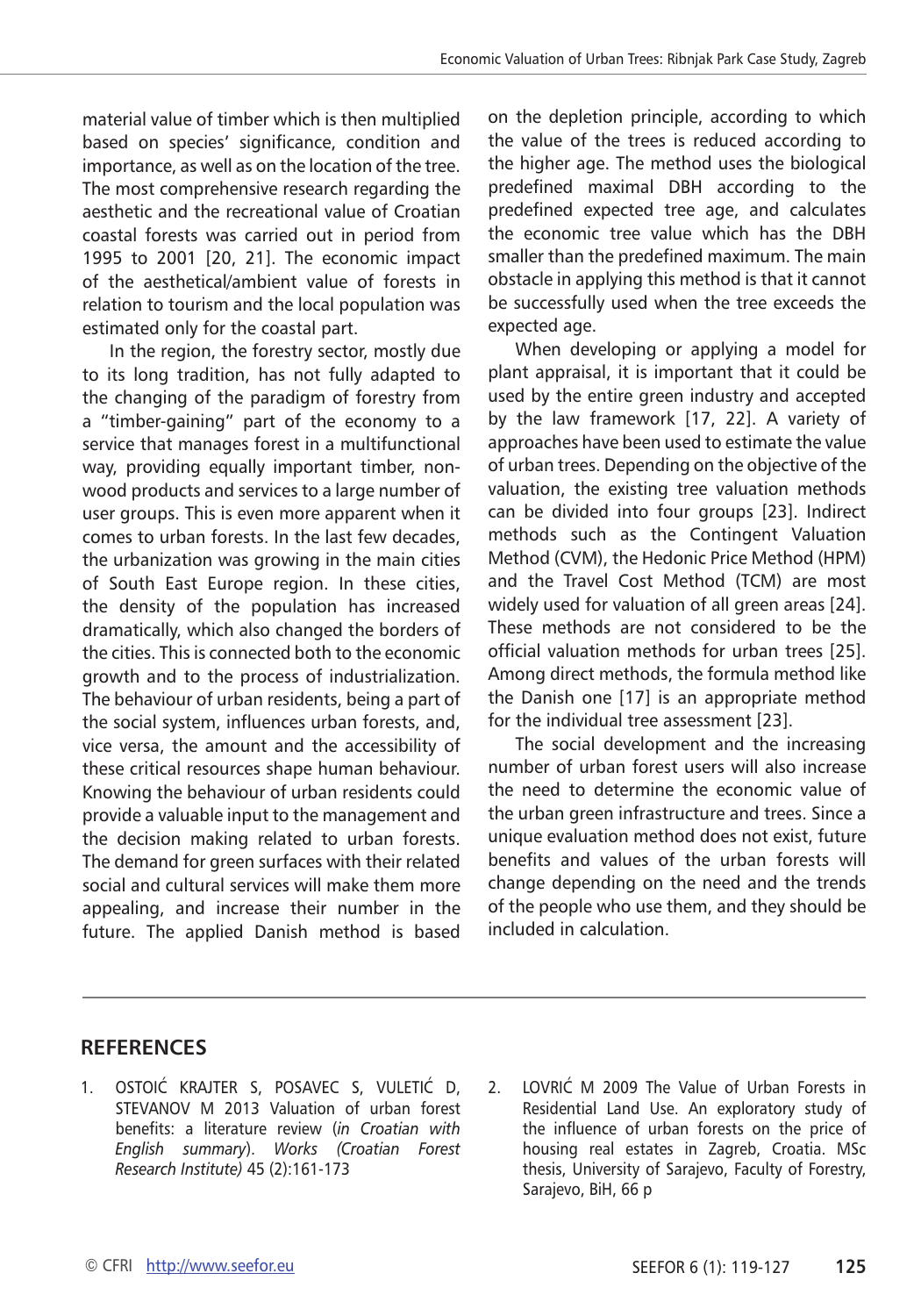- 3. POUTA E, SIEVÄNEN T 2001 Luonnon virkistyskäytön kysyntätutkimuksen tulokset – Kuinka suomalaiset ulkoilevat? *In*: Sievänen T (*ed*) Luonnon virkistyskäyttö 2000. Finnish Forest Research Institute, Helsinki, Finland, pp 32-196
- 4. KONIJNENDIJK C, NILSSON K, RANDRUP TB, SCHIPPERIJNJ 2005 Urban Forests and Trees. Springer, Berlin, Germany, 520 p
- 5. TYRVÄINEN L, VÄÄNÄNEN H 1998 The economic value of urban forest amenities: an application of the contingent valuation method. *Landscape Urban Plan* 43 (1):105-118. DOI: [http://dx.doi.](http://dx.doi.org/10.1016/S0169-2046(98)00103-0) [org/10.1016/S0169-2046\(98\)00103-0](http://dx.doi.org/10.1016/S0169-2046(98)00103-0)
- 6. TYRVÄINEN L, SILVENNOINEN H, KOLEHMAINEN O 2003 Ecological and aesthetic values in urban forest management. *Urban For Urban Gree* 1 (3): 135-149. DOI: [http://dx.doi.org/10.1078/1618-](http://dx.doi.org/10.1078/1618-8667-00014) [8667-00014](http://dx.doi.org/10.1078/1618-8667-00014)
- 7. TYRVÄINEN L 2001 Economicvaluation of urban forest benefits in Finland. *J Environ Manage* 62 (1):75-92. DOI: [http://dx.doi.org/10.1006/](http://dx.doi.org/10.1006/jema.2001.0421) [jema.2001.0421](http://dx.doi.org/10.1006/jema.2001.0421)
- 8. ULRICH RS, SIMONS RF, LOSITO BD, FIORITO E, MILES MA, ZELSON M 1991 Stress recovery during exposureto natural and urban environments. *J Environ Psychol* 11 (3): 201-230. DOI: [http://](http://dx.doi.org/10.1016/S0272-4944(05)80184-7) [dx.doi.org/10.1016/S0272-4944\(05\)80184-7](http://dx.doi.org/10.1016/S0272-4944(05)80184-7)
- 9. KWEON BS, SULLIVAN WC, WILEY AR 1998 Green common spaces and the social integration of inner-cityolder adults. *Environ Behav* 30 (6): 832-858. DOI: [http://dx.doi.](http://dx.doi.org/10.1177/001391659803000605) [org/10.1177/001391659803000605](http://dx.doi.org/10.1177/001391659803000605)
- 10. TYRVÄINEN L 1999 Monetary valuation of urban forest amenities in Finland.Finnish Forest Research Institute, Vantaa, Finland, 129 p
- 11. STEVANOV M, BÖCHER M, KROTT M, ORLOVIĆ S, VULETIĆ D, OSTOIĆ KRAJTER S 2011 Analytic model of departamental research as sciencebased advising of actors in political process. Analysis of research activity of the Institute of Lowland Forestry and Environment from Novi Sad (*in Croatian with English summary*). *Sumar List* 135 (9-10): 449-465
- 12. ARBUTINA D 1996 The Development of Ribnjak Garden in Kaptol, Zagreb, and Designs for the Park. *Prostor* 4 (2): 253-270
- 13. MCPHERSON EG 1994 Energy-saving potential of trees in Chicago. *In*: McPherson EG, Nowak DL, Rowntree RA (*eds*) Chicago's urban forest ecosystem: results of the Chicago Urban Forest Climate Project. USDA Forest Service General Technical Report NE-186. Radnor, Pennsylvania, USA, pp 95-114. URL: [http://www.nrs.fs.fed.us/](http://www.nrs.fs.fed.us/pubs/gtr/gtr_ne186.pdf) [pubs/gtr/gtr\\_ne186.pdf](http://www.nrs.fs.fed.us/pubs/gtr/gtr_ne186.pdf) (21 October 2014)
- 14. MCPHERSON EG 2007 Benefit-Based Tree Valuation. *Arboriculture & Urban Forestry* 33 (1): 1-11
- 15. NOWAK DJ, CRANE DE, STEVENS JC, IBARRA M 2002 Brooklyn's urban forest. United States Department of Agriculture, Forest Service, Northeastern Forest Experiment Station, General Technical Report NE-290 Radnor,Pennsylvania, USA, 107 p. URL: [http://www.fs.fed.us/ne/](http://www.fs.fed.us/ne/newtown_square/publications/technical_reports/pdfs/2002/gtrne290.pdf) [newtown\\_square/publications/technical\\_reports/](http://www.fs.fed.us/ne/newtown_square/publications/technical_reports/pdfs/2002/gtrne290.pdf) [pdfs/2002/gtrne290.pdf](http://www.fs.fed.us/ne/newtown_square/publications/technical_reports/pdfs/2002/gtrne290.pdf) (18 October 2014)
- 16. STRAKA TJ, PETERSON KS 2012 Economic Components of Urban Tree Value. *In*: Southern Regional Extension Forestry, A Regional Peer Reviewed Technology Bulletin, 19 p. URL: [http://](http://www.sref.info/resources/publications/economic-components-of-urban-tree-value/at_download/file) [www.sref.info/resources/publications/economic](http://www.sref.info/resources/publications/economic-components-of-urban-tree-value/at_download/file)[components-of-urban-tree-value/at\\_download/](http://www.sref.info/resources/publications/economic-components-of-urban-tree-value/at_download/file) [file](http://www.sref.info/resources/publications/economic-components-of-urban-tree-value/at_download/file) (11 August 2014)
- 17. RANDRUP TB, PAULSEN L, HOLGERSEN S 2003 VAT 03 – Vćrdisćtning af trćer I byrum, have, park oglandskab [Monetary valuation of trees in urban space, garden, park and landscape] (*in Danish*). Forlaget GrřntMiljř, Frederiksberg, Denmark
- 18. MARINKOVIĆ B 1975 Procjena vrijednosti ukrasnog i drugoga drveća i grmlja prilikom ekspropriracije (*in Croatian*). *Hortikultura* 3: 87-88
- 19. PIŠKORIĆ O 1975 Procjena vrijednosti na parkovnim i drugim površinama (*in Croatian*). *Hortikultura* 1: 32-33
- 20. HORAK S, MARUŠIĆ Z, WEBER S 2001 The aestetic and recreational value of Croatian coastal forests to the local population. *In*: Final report of Coastal forest reconstruction and protection project in Croatia. Institute of Tourism, Zagreb, Croatia
- 21. KNEŽEVIĆ S 1992 Povijest Potoka i memorija Tkalčićeve izložbe "Vrtne arhitektice za Tkalčićevu ulicu" (*in Croatian*). Galerija ULUPUG, Zagreb, Croatia